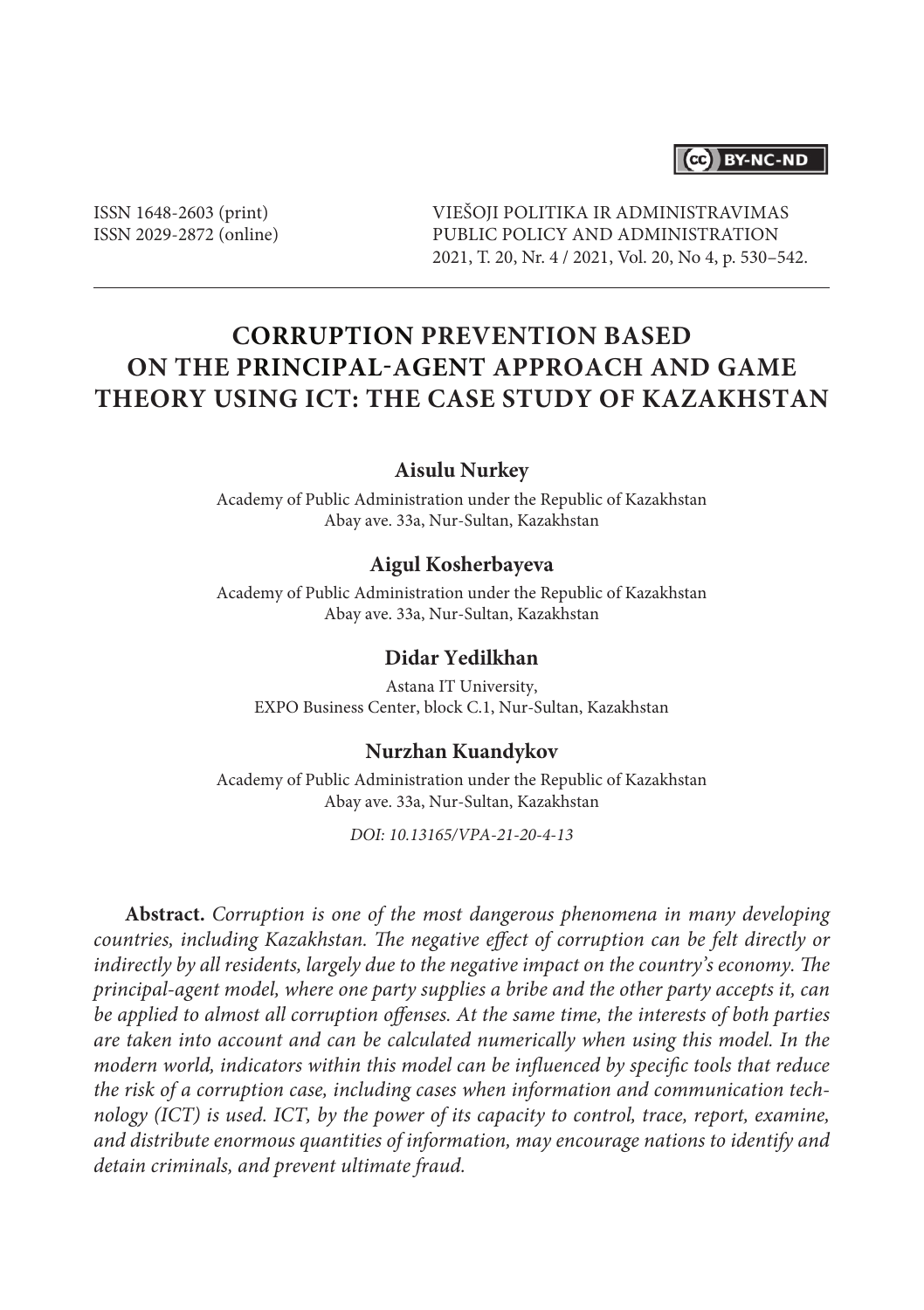**Keywords:** *corruption prevention, information and communication technologies, principal-agent theory, game theory, anti-corruption, economics.*

**Reikšminiai žodžiai:** *korupcijos prevencija, informacinės ir komunikacijos technologijos, agento-pagrindinio modelio teorija, žaidimų teorija, antikorupcija, ekonomika.*

#### **Santrauka**

*Korupcija yra vienas pavojingiausių reiškinių daugelyje besivystančių šalių, įskaitant Kazachstaną. Neigiamą korupcijos poveikį tiesiogiai ar netiesiogiai gali pajusti visi gyventojai, daugiausia dėl neigiamo poveikio šalies ekonomikai. Agentas-pagrindinis modelis gali būti taikomas beveik visiems korupciniams nusikaltimams, kai viena šalis duoda kyšį, o kita ima. Taikant šį modelį kartu atsižvelgiama į abiejų šalių interesus – juos galima apskaičiuoti, įvertinti skaičiais. Šiuolaikiniame pasaulyje modelio rodikliams įtakos gali turėti specialios priemonės, mažinančios korupcijos atvejo riziką, įskaitant atvejus, kai naudojamos informacinės ir ryšių technologijos (IRT). IRT, galėdamos kontroliuoti, atsekti, pranešti, nagrinėti ir platinti milžinišką informacijos kiekį, gali paskatinti valstybes atskirti nusikaltėlius nuo visuomenės ir užkirsti kelią sukčiavimui.*

#### **Introduction**

The theory of the principal and the agent is an economic theory of participant interest, in which the agent and the principal pursue their goals in the management of firms and companies. The more employees the company has and the faster it grows, the more complex and difficult management matters become. Thus, the amount of information contained within the company grows and the transparency of business processes decreases. The principal-agent theory was proposed for use in the anti-corruption system by several authors (Rose-Ackerman 1978; Klitgaard 1988); however, their works rely on older technologies. Some ideas have to be changed in accordance with the era of digitalization.

Cleary and Stokes (2006) show in their research that low levels of citizens' confidence in their government are often dependent on and conducive to corruption; in this case, citizens tend to be clients who are willing to pay for protection. They were also able to prove that citizens with such qualities prevailed in corrupt bodies. In addition, Guerrero and del Castillo, using focus groups in Mexico City, were able to show that the risk of citizens being found and punished for bribery is reduced in bodies where corruption occurs (Guerrero and del Castillo 2003, 2).

Other sources describe corruption as a tool that undermines the political confidence of citizens. For example, Miller and Listhauga (1999) describe the correlation between a decrease in political trust and an increase in the level of corruption in a country, noting that it depends on weak institutional functioning. From the work of Pharr (2000), it can be seen that unethical employee behavior in any industry may be more indicative of low political trust than other results.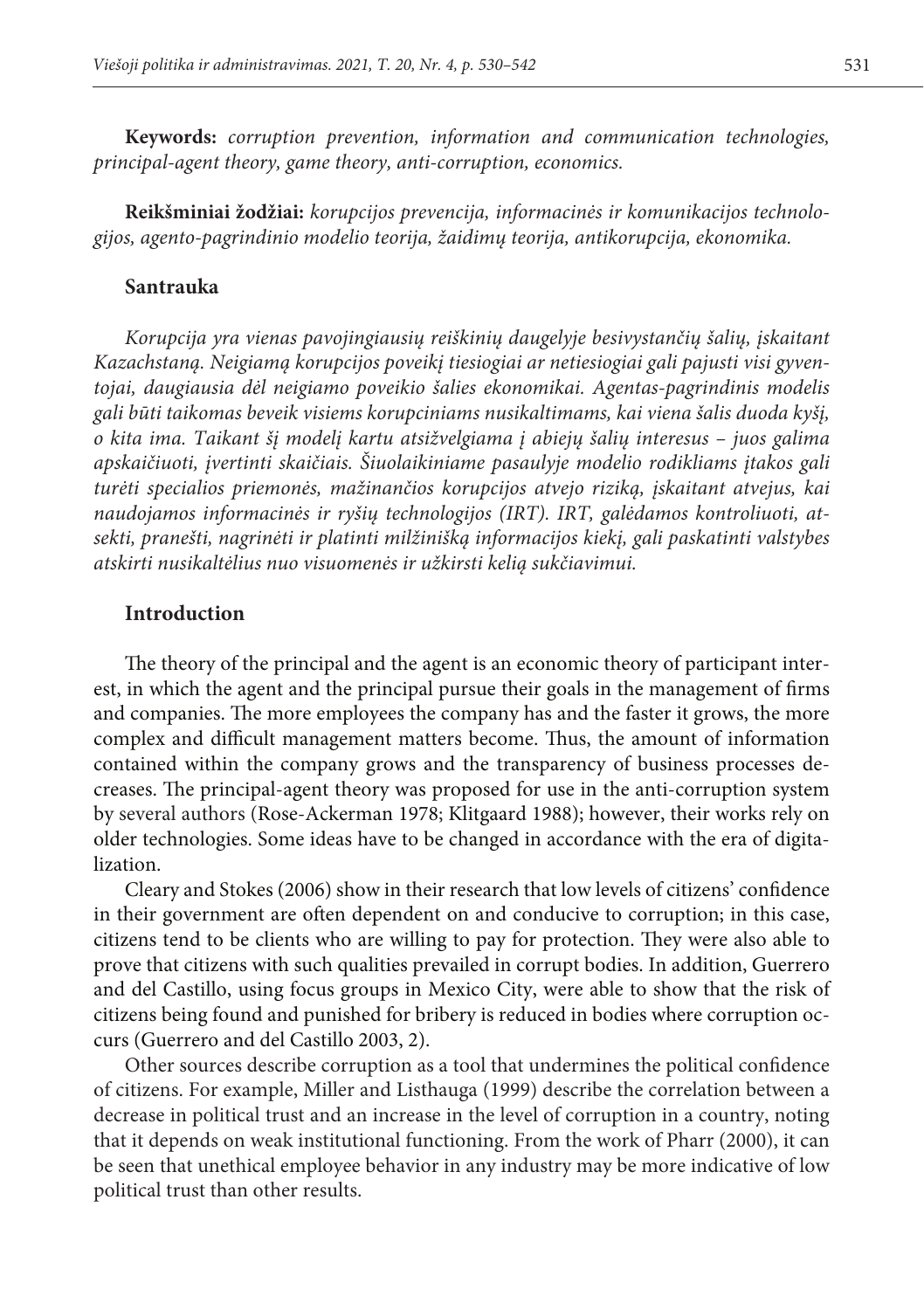The concepts of all of these studies share a common view, although they do not refer to digital mechanisms. This article's purpose, then, is to highlight the case of ICT implementation in relation to corruption, and to investigate whether it is effective.

#### **1. Literature review and hypothesis development**

The theory of the principal and agent arose at the end of the 1970s through the integration of economics and institutional theory, which extended to the study of corruption. An example of this is provided by the work of Rose-Ackerman (1978). As a result of an efficient analysis of the impact of date on the effects of corruption on economic growth, it was concluded that all 39 theoretical studies included in the review either adhered to and clearly declared this approach to fraud, or their consideration was closely related to this approach (Ugur and Dasgupta 2011).

Governments see incidences of corruption as losses of budget where agents have the power and opportunity to abuse principals, and as a result seclude benefits at the cost of public matters.

To generate a more precise description of the application of the principal-agent theory in political policy, it should be mentioned that the roles might change according to different circumstances. In the case of political fraud, taxpayers may have acted as principals whereas lawmakers may play an agent role (Besley 2007). However, if we take the petty bribery case, then lawmakers may become more sensitive to crime while officials may play a negative role (Blackburn, Bose, and Haque 2010). This theory includes information imbalance, where the actions and intensity of one side can be shaded from another participant. Therefore, the agent has the power to serve their own interests. Corruption, therefore, appears as a sort of ethical jeopardy when the benefits of the parties do not match and the abusive party pursues their interests to damage the principal's affair.

The method of the principal and the agent is constructed on the hypothesis of a conscious option that the agent selects to engage in crime, particularly if the pure advantages exceed the pure values or the policy of containment, as Nobel Prize winning supply-side theorist Gary Becker (1968) observed. When determining involvement in fraud, a responsible agent examines the gains of corruption, such as the volume of a bribe, against costs that are essentially based on the chance of being arrested and imprisoned. Klitgaard (1988) noted that this cost-benefit estimation should likewise consider the moralistic sense of crime, which depends on one's own moral, social, and sacred measures and may equal nothing for an "immoral personality in a low subculture."

Therefore, Klitgaard (1988) proposed that a reasonable agent would commit bribery exclusively when corruption is considered attractive for them if the value of the bribe would be grand enough to meet all ethical and tangible values, and would also be efficient in a state of arrest and the adjustment of a fine. This number should be more distinguished than the individual's salary and ethical goods.

A primary result of this formula is, or at least should be, that in the meaning of institutional crime, motivations for controls to disclose and defeat fraud are low, so this dilemma may therefore be inexplicable if we address it at this level. Governmental inter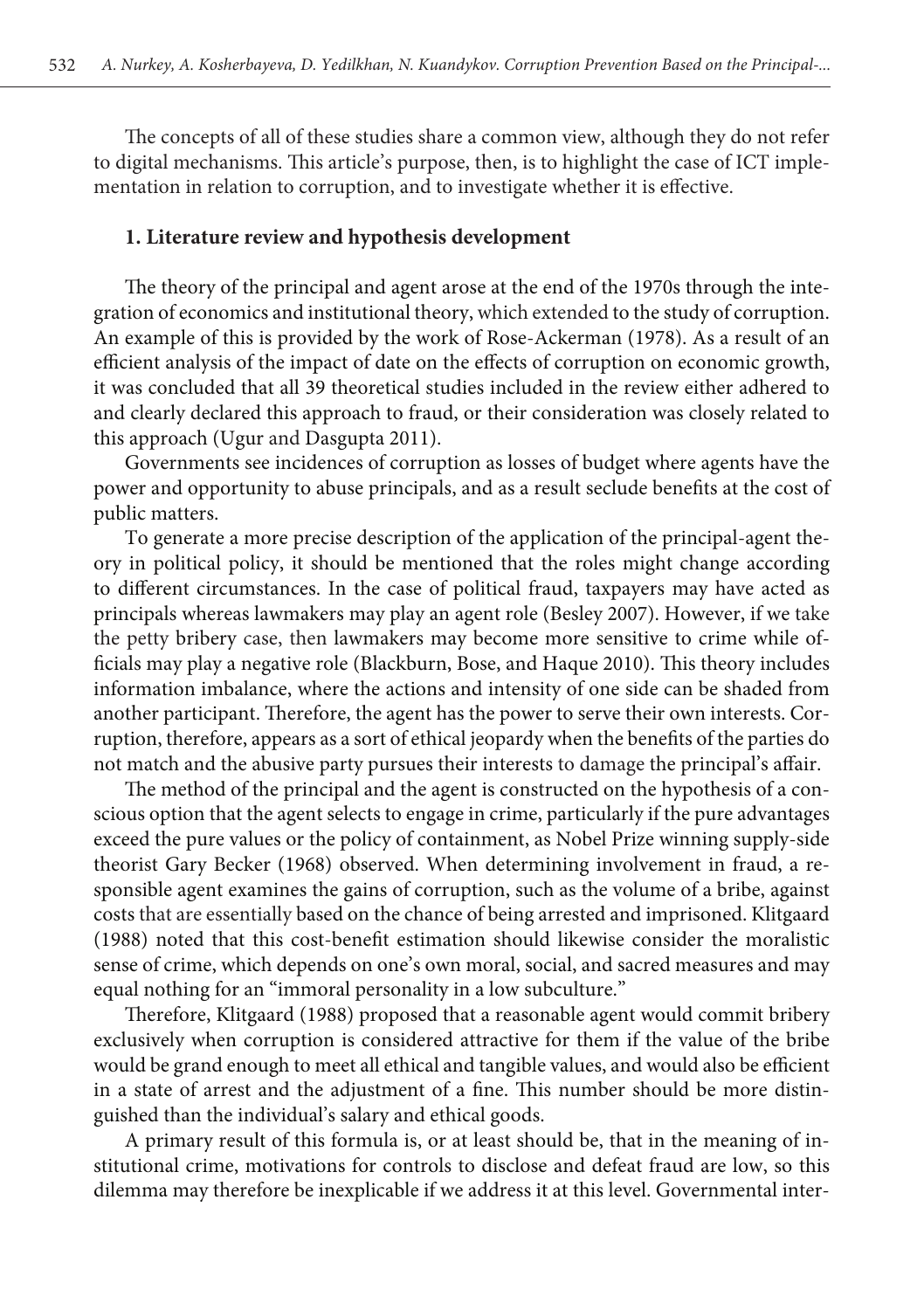ventions dependent on the principal-agent design remain, and relate to the field of the administration of private losses. These interventions include: efforts to raise the value of the bribe for agents, principally by increasing checking tools by principals; escalating penalties; and raising public intolerance. However, currently, state outcomes resulting in the principal-agent approach have radically formed global anti-corruption rules (Marquette and Peiffer 2015).

### **2. ICT as a corruption perception instrument**

The primary function of using ICT in public sectors is the need to modernize the work of various services by increasing the efficiency and quality of the services delivered. The introduction of modern technology also increases the transparency of operations within the state, which in turn helps in the fight against corruption. There are many cases where the introduction of technology has improved anti-corruption mechanisms (Dupuy and Serrat 2014) and prevented corruption by significantly reducing incentives for it. All ICT tools and technologies that are used to fight corruption can be classified into two broad categories:

- 1. The automation of all types of transactions involving the government. The main idea here involves the usage of ICT tools in order to minimize the level of corruption with the participation of the state. These tools are supposed to automate processes and services, transfer traditional services online, encourage online reporting, and generate the ability to provide information, including complaints, online both from citizens and legal organizations. In other words, with the processes carried out online with the state, as well as with the analysis of the most vulnerable places and the automation of these places, the risk of corruption can be significantly reduced.
- 2. Analyzing the available historical information regarding transactions with government participation, and searching for suspicious information within them. The basic idea here is to use the data for analysis to identify the most at-risk areas and to analyze these areas in detail. Data science and machine learning tools can be used to find such suspicious transactions. In particular, when using machine learning algorithms, the search for suspicious transactions can be carried out by finding similar transactions in the past, i.e., forming a certain typology naturally, or using clustering methods, separating such transactions from the rest.

These ICT approaches and tools are mostly associated with improvements to clarity. The scope and goals of state ICT actions are remarkably wide and various. Moreover, they have been performed in various areas that have classically been exposed to fraud. Taxes and state obligations are fields in which e-Government is observed as a free and flourishing obstacle to fraud in most nations (Bertot et al. 2010).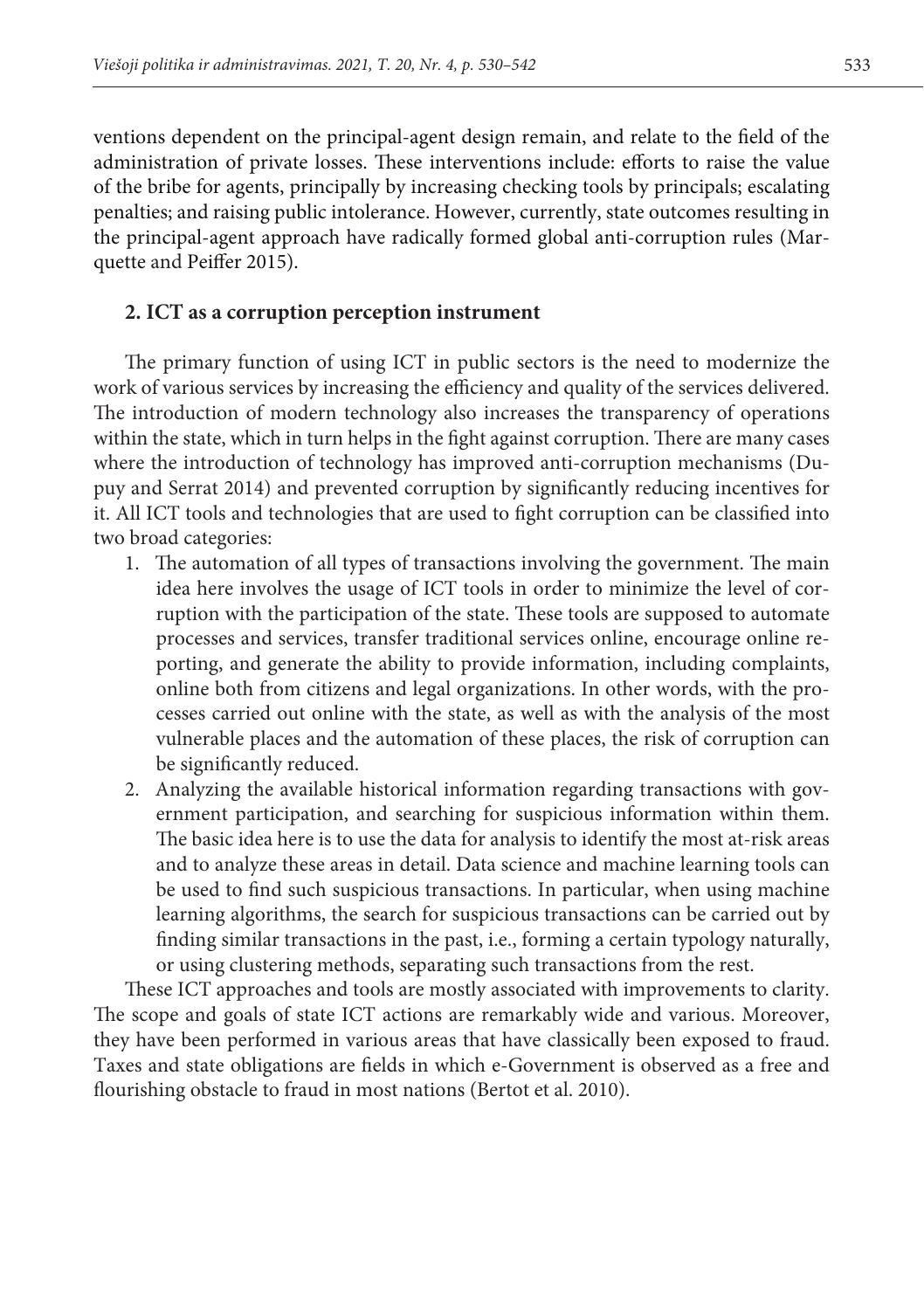#### **3. The research model**

Taking into consideration the basic principal-agent model and the fast-growing trends in technology, which were mentioned above, we can build a model of corruption as follows:

> Corruption (t) = Moral Cost + Probability of Detection  $\times$  Penalty Corruption (t) > Salary + Moral Benefit

At the same time, the monetary amount of a bribe should not exceed the sum of salary and the economic benefit of being ethical.

In this model, ICT, as a tool in the right direction, is used as a trigger to prevent corruption. This allows for incentives for corruption to be significantly reduced. For example, if we use this tool to increase the probability of detection (for example, by analyzing all historical data using data-driven solutions) or to tighten the penalty for corruption, then it will be very difficult to profit from corruption accordingly.

Therefore, the inclusion of the technological factor in the principal-agent model is advisable. In this case, we face the question of which indicators within the presented model can be affected by this factor. As we explained earlier, this study will not consider the moral benefits and costs associated with the accompanying body of information regarding the impact of technology on the ethical dimension; this issue requires a separate and detailed analysis.

### **4. The case study to approve the model**

This case study concerns the Kazakhstani educational sector, where the upper management of a university were alleged to have stolen government money using a very simple scheme. The Kazakhstani government transferred over \$23.7 million to the International University of Information Technologies (hereinafter the University) in the period of 2013–2018 (Alhabayev 2020) and, according to the accusation, the university administration artificially inflated the number of students who should receive a scholarship every year. As a result, 1.727 billion tenge, or slightly over \$4 million, was stolen in total. The media reported that the stolen money was spent on apartments and expensive cars. Along with administrative staff, charges were brought against the University's former chief accountant under the article "Misappropriation or embezzlement of other people's entrusted property on a huge scale." According to the accused's plan, the head of the University's role was to sign deliberately false information about the scholarship fund's annual requirements, providing an overestimated number of students. This action was considered concealment of facts via the signing of fictitious agreements.

According to the results of the court, the defendants were found guilty of using their official position for the embezzlement of property on a vast scale by prior conspiracy (Mauletbay 2020).

The main document governing the procedure for granting scholarships in Kazakhstan is the Resolution of the Government of the Republic of Kazakhstan dated February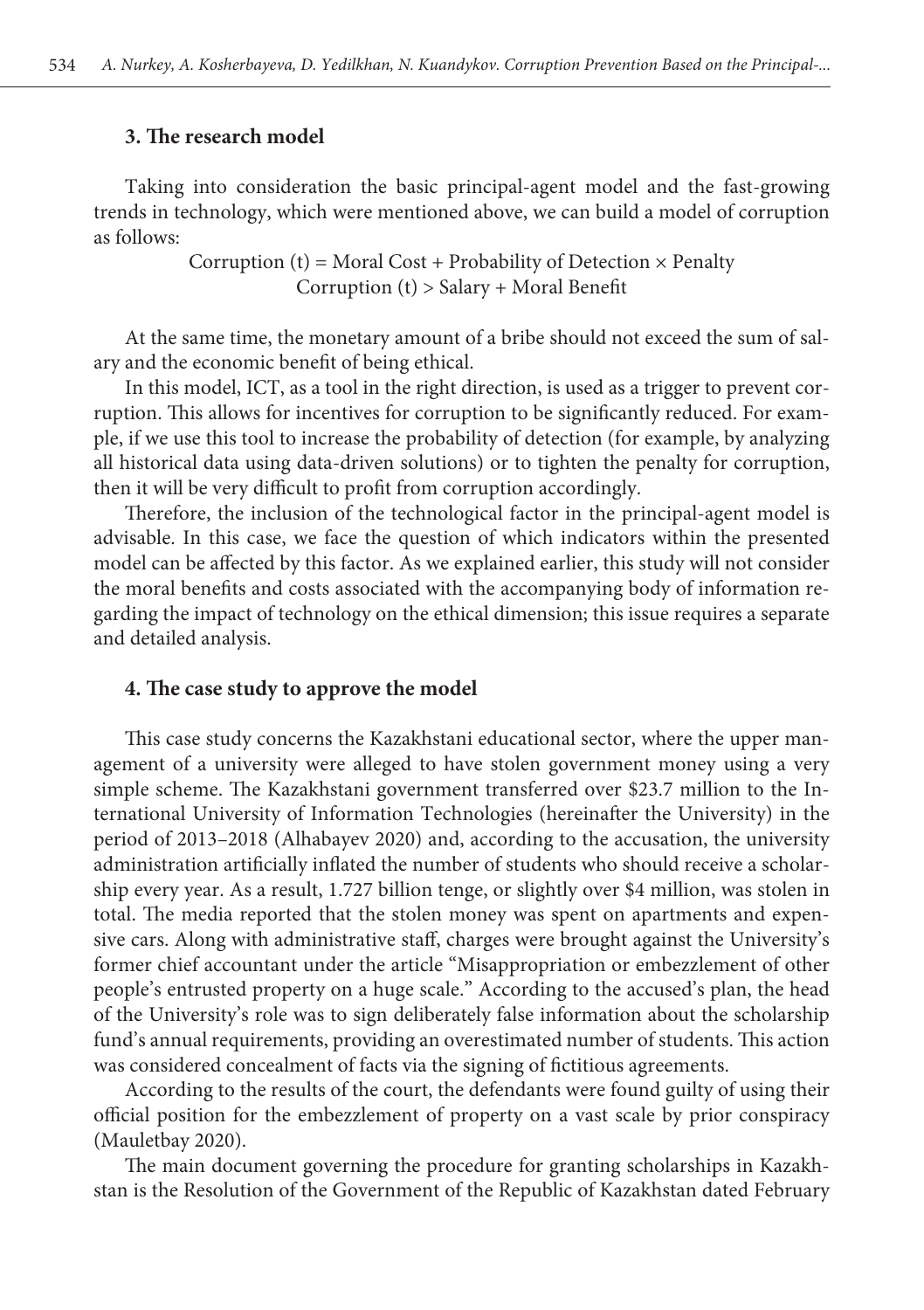7, 2008, No. 116 "On Approval of the Rules for the Appointment, Payment and Size of State Scholarships to Students in Educational Institutions" (hereinafter the Resolution, the Rules). According to these Rules, in Kazakhstan, all students and interns who have received a state grant based on good grades (in this case, over 70%) receive a state scholarship for the first academic semester and beyond. The continuation of this grant for the next academic period depends on the learning outcomes at the end of the previous academic period. In other words, students specified in this Resolution receive a scholarship only if they have reached the required minimum following the results of the examination session, except in some instances for health reasons and other circumstances specified in the Resolution.

Consider those who do not receive scholarships: in general, these students do not reach the required threshold and, accordingly, the loss of scholarships is natural for them. Each higher education institution is to prepare an application to the authorized body at the end of the first academic period of study with a list of those students who should receive a scholarship. According to the Rules, all students who are admitted to the state grant receive a scholarship. Further, at the beginning of the second period, the list of students is reduced in size, considering the results of examination sessions. Universities prepare a budget application to the Ministry of Finance of the Republic of Kazakhstan. If we compose a business process for this action, we create the structure shown in Figure 1.

There are some opportunities for corruption within this process. First is the absence of normative legal documents regulating this process; at this stage, there are two laws and regulations that partially handle obtaining a scholarship. Second, a basis for verifying the submitted lists of students receiving scholarships is absent; in this case, we are talking about applying to the authorized body for finance, plans for which can include over 1,000 people. The process of employees of a state institution checking the data for each student is laborious, given the fact that more than 116 higher educational institutions are registered in Kazakhstan (Government Services and Information Online, n.d.). Third, the lack of cross-validation also creates an opportunity for corruption, as the General Prosecutor's Office of the Republic of Kazakhstan inspects the activities of universities only once every five years.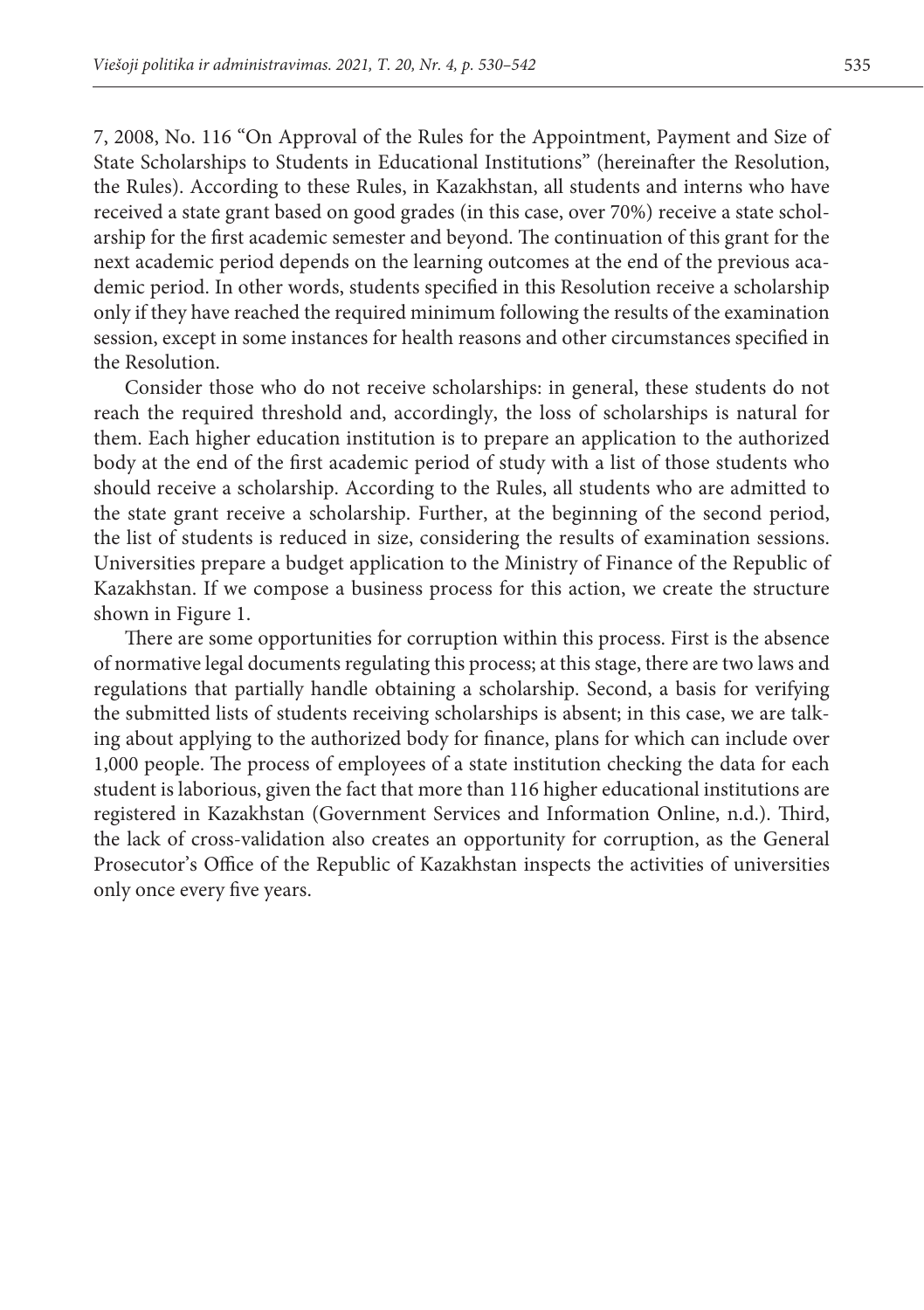

Figure 1. The business process of the grant system in universities in Kazakhstan before **(left) and after the implementation of ICT (right).**

Source: compiled by authors. and a series the international source: containing the international solution of  $S$ 

For this business process, the resources allocated for scholarships for students are between the state organization authorized for funding and the students, and there is a  $\sum_{\text{cannot}}$  verify the information transmitted. sent through the educational institution. In this case, universities act as an intermediary<br>hattusen the state examination outhorized for funding and the students and there is a risk of corruption as the state is obliged to receive a large amount of information and **Formatuota:** Šriftas: 10 pt., Kursyvas **Formatuota:** Centre, Įtrauka: Pirmoji eilutė: 0 cm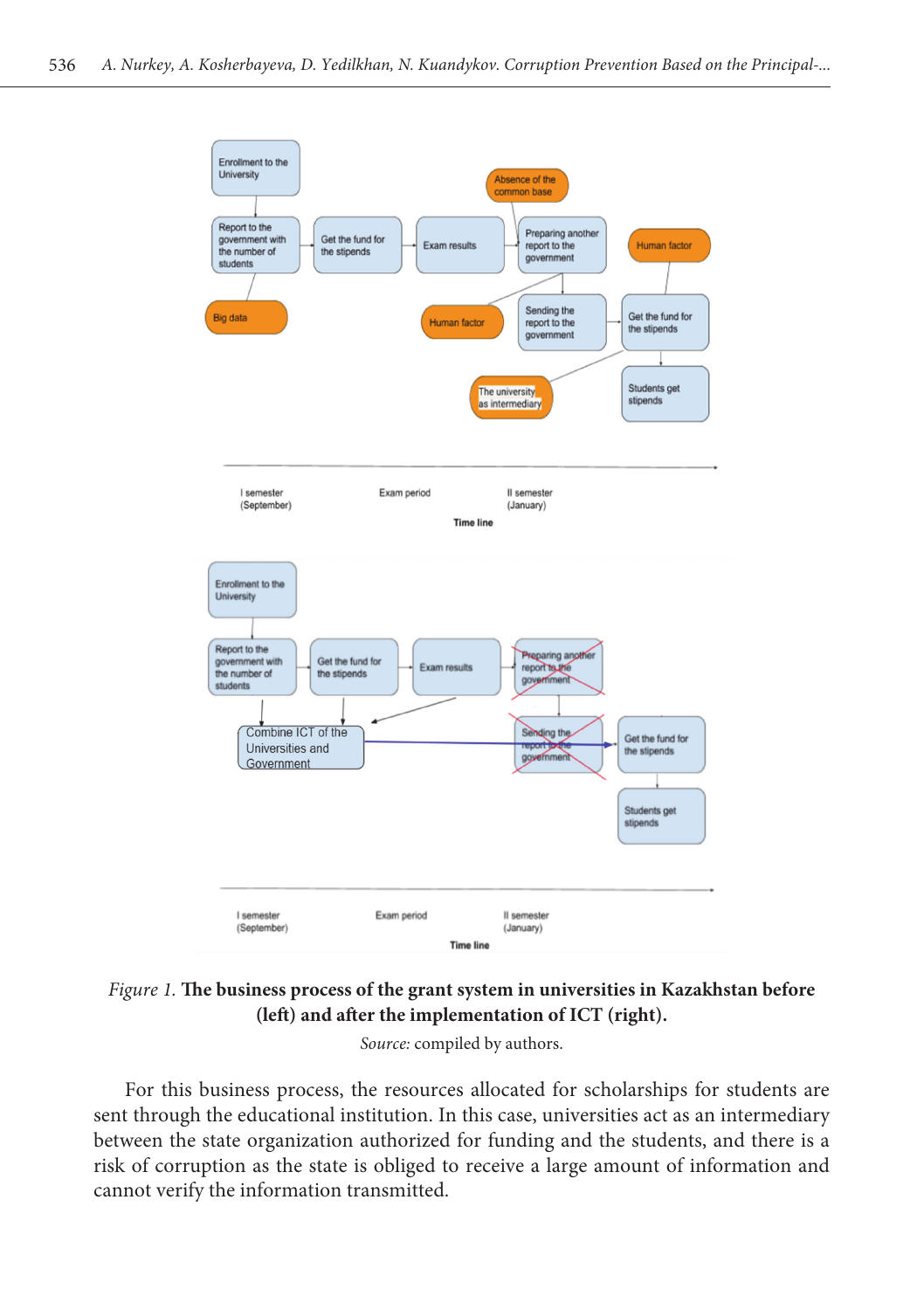This case study indicates both the current model and the possibility of introducing new tools or technologies into regulating the scholarship fund in the education field. At the moment, there is only one digital tool that has been introduced in the Kazakhstani education system to ensure transparency and, as a result, improve the quality of education. This tool is called the National Educational Database (NED), and it cannot prevent the previously discussed risks of corruption.

The NED system is designed to form a static database that provides and submits information regarding educational institutions to the Ministry of Education and Science of Kazakhstan. The NED is used to collect and process information regarding the state of the industry, consider the dynamics of the development of the industry, automate and optimize the collection and processing of regulatory reporting, collect and store of data, and fulfil a number of other roles.

This system is part of a large project to analyze big data in the country's education system, and has several advantages:

- It ensures students' registration, since each organization is obliged to fill out a passport which contains information about the student.
- It eliminates the possibility of duplication when providing information. While working with databases, we cannot exclude the human factor. When filling out the necessary reports and providing information, there is a high probability that an employee will make a mistake and provide duplicate information that hangs in the system. In the case of the transfer of a student from one higher educational institution to another, information about them is also entered into the NED database – in this case, duplication of the same student in two organizations is possible. This problem is quickly analyzed and eliminated by the NED.

However, the expansion of the NED's capabilities is still relevant today.

### **5. Applying the model to a case study**

This case study demonstrates that many factors work in favor of the commission of a corruption offense. That is, if we eliminate the moral component and all else remains equal, we can observe that the probability of being caught in this case tends to zero for the following reasons:

- Checking processes are carried out very rarely (checking from the General Prosecutor's Office of the Republic of Kazakhstan is carried out once every 5 years).
- There is a considerable volume of information submitted, in which it is difficult to keep track of corruption.
- The human factor is present; in this case, we assume that a vast amount of the information sent to government agencies may not be verified.
- There is no connection between the databases of educational institutions and the authorized body in education.
- There is an absence of cross-validation between databases.

We can look at this case study through the lens of game theory. The main players in this case are the agent – the head of the University – and the principal – in this case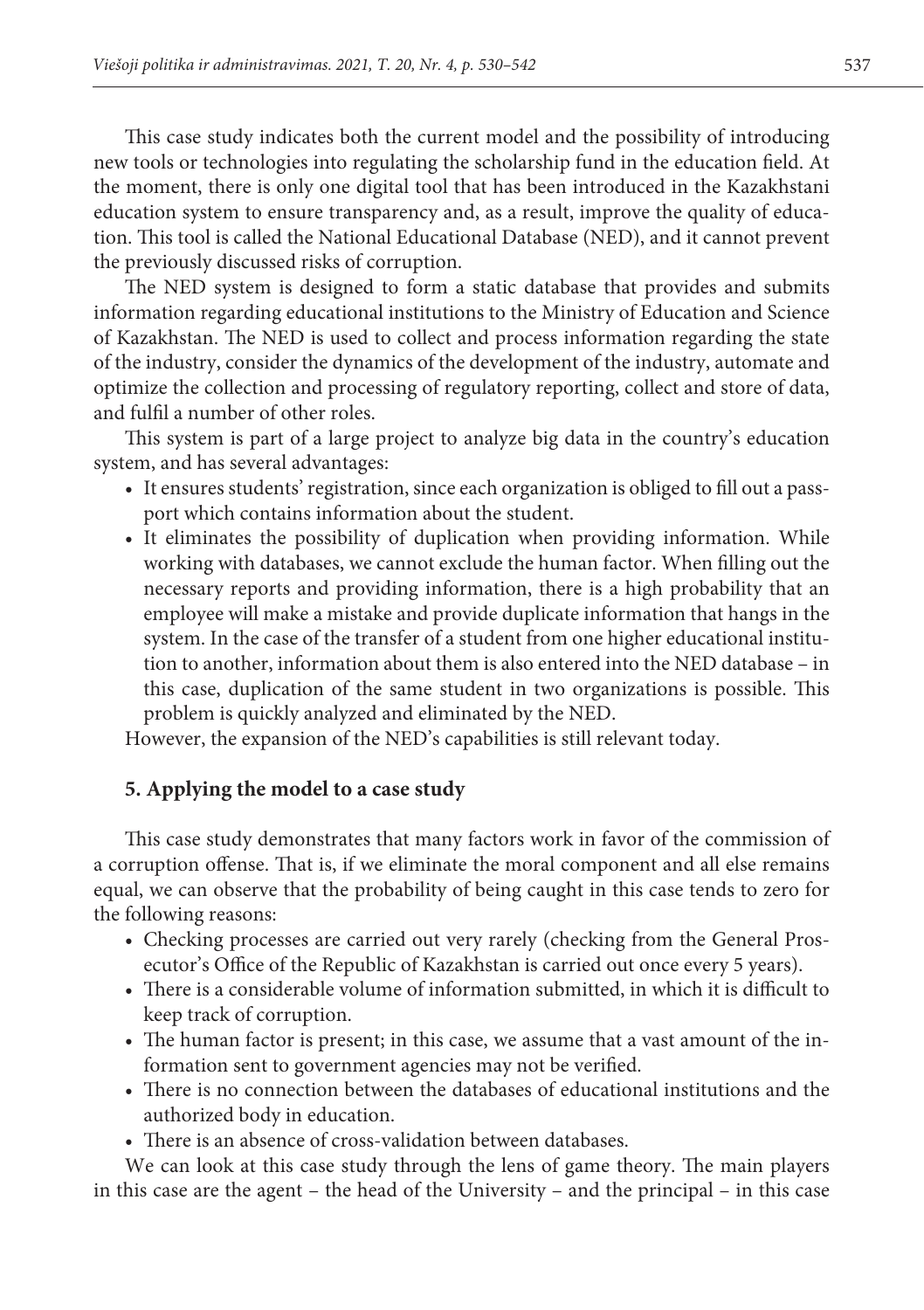the employees of the Ministry of Education and Science of the Republic of Kazakhstan. However, it should be taken into account that the principal in our case does not give or receive a bribe – they are not an interested party. What is their benefit? Due to the fact that employees of state institutions have to check the information provided by universities, the advantage here is not having to check a large amount of information, thereby preserving their perceived strength in their role and enabling them to continue receiving their salary.

It is profitable for an agent to commit corruption since their profit increases several times – in this case by \$4 million if they are not caught, and by a little less if corruption is revealed, which in any case more than covers all costs.

Table 1 demonstrates the alignment of the game:

- If the agent decides to commit corruption and is caught, then their profit will be less than \$4 million, but not 0, so they will still benefit. However, the principal checks the agent's work and spends a lot of time and effort on it. Even if the principal caught the corrupt official, it would not bring them additional bonuses or rewards that are sufficiently commensurate with the action of catching the agent. We can assume that the principal will spend a lot of time and effort checking the information provided by many agents who are not corrupt. The principal does not receive extra benefits for doing their job. Therefore, we will assume that it is of no benefit to conduct an inspection even if dishonest workers are revealed.
- If the agent does not commit a crime and the principal continuously checks the agent's information then, according to game theory, the principal is disadvantaged.
- If the agent does not commit a crime and the principal does not verify this, then neither party benefits, and both parties' costs are 0.
- Both players benefit when the agent commits a crime and the principal does not check.

Based on the game results, we can see that the Nash equilibrium occurs in the fourth variant of events. This case applies to many areas, and the result may be the same in many cases; thus, we can observe the probable cause of corruption crimes.

|                              | The agent commits a crime | The agent doesn't commit a crime |
|------------------------------|---------------------------|----------------------------------|
| The Principal verifies       | (1, 0)                    | $(0, -1)$                        |
| The Principal doesn't verify |                           | (0, 1)                           |

*Table 1.* **An analysis of the case study through the prism of game theory**

*Source:* compiled by authors.

Based on Table 1, we can observe that the agent is better off committing corruption than not doing so.

We will now consider another, alternative option, in which we introduce the ICT factor by connecting the databases of the agent and the principal, thereby increasing the likelihood of being caught. Checks are carried out automatically and, via the use of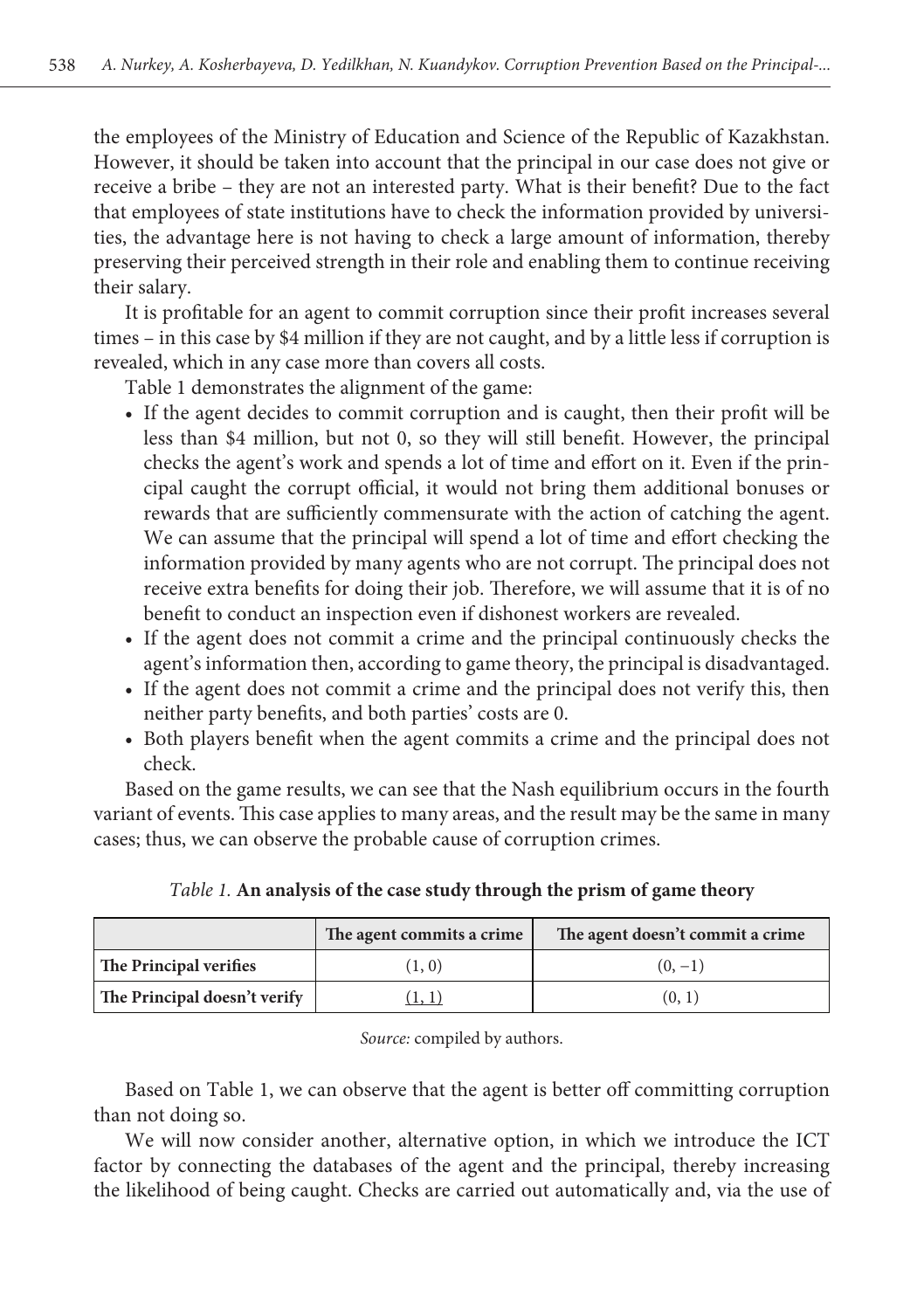artificial intelligence, human resources in this matter are minimized. We can also use the principal's additional reward for identifying corruption to enhance their incentive. However, even if we do not use rewards, the principal will still receive emotional or moral benefits for catching a criminal.

|                               | The Agent (commit crime) | The Agent (doesn't commit crime) |
|-------------------------------|--------------------------|----------------------------------|
| <b>The Principal</b> (checks) | (0, 1)                   | (1, 1)                           |
| The Principal (doesn't check) | $(0, -1)$                | $(1, -1)$                        |

*Table 2.* **An analysis of an alternative to the case study through the prism of game theory**

*Source:* compiled by authors.

This innovation radically changes the situation when, as shown in Table 2, the benefits of the principal change. Taking into account encouragement, we can be sure of the principal's desire to identify corruption.

Here we see that both players win if the principal checks and the agent does not commit a crime. When additional barriers are introduced in the form of harsher punishments, then the agent's incentives to commit corruption disappear, since the costs, in this case, exceed the benefits of corruption.

### **6. Conclusion**

Digitalization is an integral part of a rapidly developing world, without which society would function at a slower pace. Almost every organization – public, private, or otherwise – is associated with computerization and automation. New technologies are closely intertwined both with the work and social lives of citizens. Therefore, considering corruption, we cannot ignore this fact and are obliged to transform the established laws, rules, and models according to it.

Based on the results of the analysis of a case study, we can see that the correct implementation of ICT in anti-corruption measures benefits society by radically changing the incentives of the players according to the principal-agent model.

Therefore, this study shows the effects of ICT on the likelihood of being caught and the applicable penalties for committing corruption. The question of the economic benefits of introducing ICT into anti-corruption mechanisms is also important. According to this model, it can be seen that an increase in ICT in terms of probability of detection weakens the impact of corruption. This model can be considered in terms of a real case study, where the processes of how students receive allowances in Kazakhstani higher educational institutions was demonstrated.

### **7. Recommendations and suggestions**

According to the analysis and the model provided, we can formulate several recommendations for Kazakhstan's anti-corruption policy. As we know, the principal-agent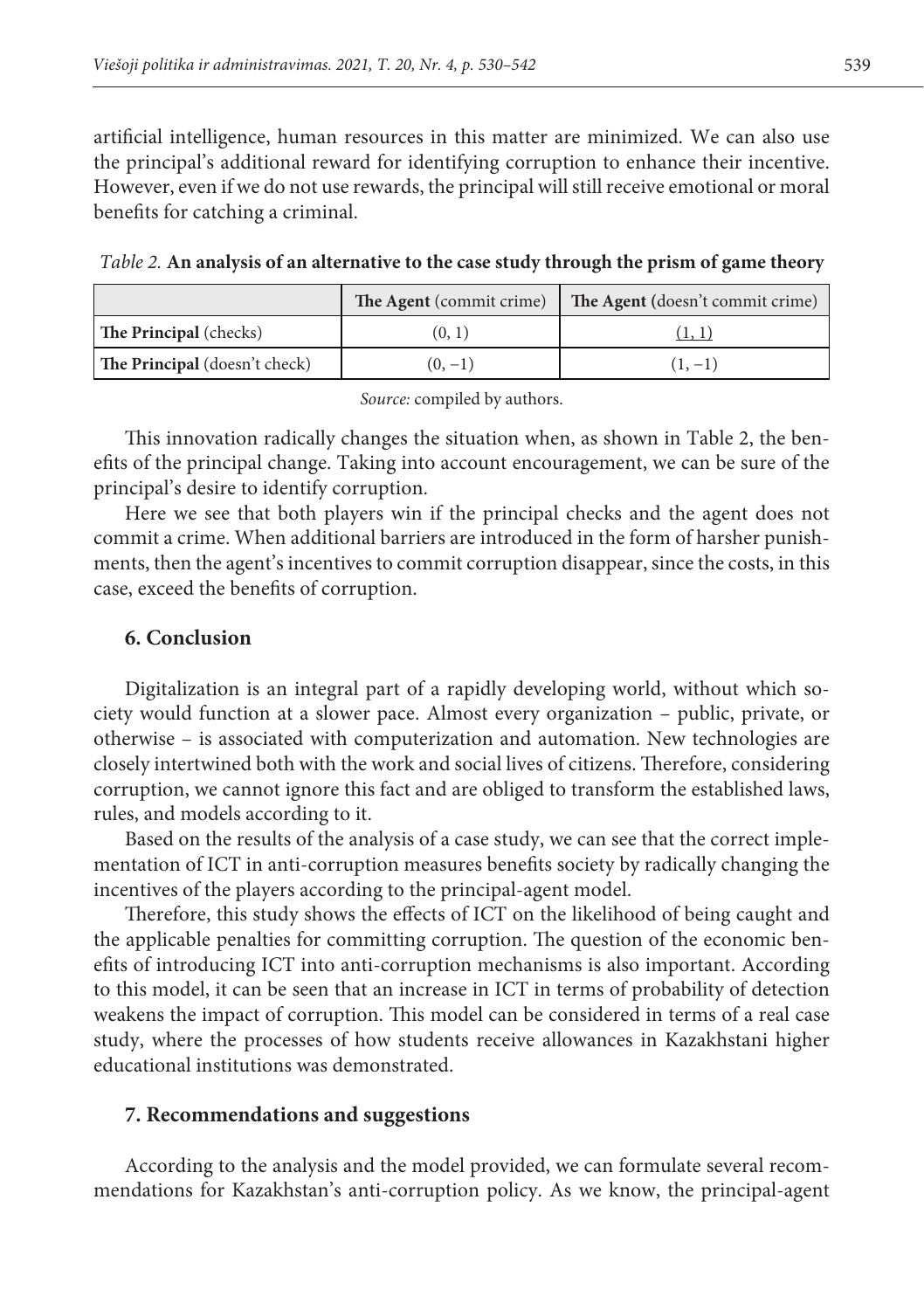model operates based on incentives and punishments. Therefore, it is necessary to tighten the punishment factors and increase the effectiveness of the incentive factors. Thus we can see that, legally, corruption crimes should be punished fully. The following measures would be useful in this regard:

- Increase punishment under the RK Criminal Code;
- Introduce incentives for assistance in catching corrupt officials;
- Increase the reward for assistance;
- Implement crosschecks (double checks) using new technologies;
- Conduct crosschecks, for which the NED must be linked to government databases;
- Improve the NED, and implement AI elements within it.

### **References**

- 1. Alhabayev, S. 2020. "Ex-Rector of IITU Was Sentenced to 8 Years." *Tengrinews,* October 5, 2020. [https://tengrinews.kz/kazakhstan\\_news/eks-rektora-muit-os](https://tengrinews.kz/kazakhstan_news/eks-rektora-muit-osudili-na-8-let-416063/)[udili-na-8-let-416063/.](https://tengrinews.kz/kazakhstan_news/eks-rektora-muit-osudili-na-8-let-416063/)
- 2. Becker, G. 1968. "Crime and Punishment: An Economic Approach." *The Journal of Political Economy*, 76 (2): 169–217.
- 3. Bertot, J., Jaeger, P., Munson, S., and Glaisyer, T. 2010. "Social Media Technology and Government Transparency." *Computer*, 43 (11): 53–59. https://doi. org/10.1109/MC.2010.325.
- 4. Besley, T. 2007. "The New Political Economy." *The Economic Journal*, 117 (524): 570–587.
- 5. Blackburn, K., Bose, N., and Haque, M. E. 2010. "Endogenous Corruption in Economic Development." *Journal of Economic Studies*, 37 (1): 4–25.
- 6. Cleary, M. R., and Stokes, S. C. 2006. *Democracy and the Culture of Skepticism: Political Trust in Argentina and Mexico.* New York: Russell Sage.
- 7. Dupuy, H., and Serrat, O. 2014. *Tackling Corruption through Civil Society-led Information and Communication Technology Initiatives*. Asian Development Bank. http://hdl.handle.net/11540/420.
- 8. Guerrero, M. A., and del Castillo, A. 2003. *Percepciones y Representaciones de Corrupción en la Ciudad de México: ¿Predisposición al Acto Corrupto?* [Meeting of the Escuela Iberoamerican de Gobierno y Política Pública]. Mexico: Centro de Investigación y Docencia Económica.
- 9. Klitgaard, R. 1988. *Controlling Corruption*. Berkeley: University of California Press. https://www.jstor.org/stable/10.1525/j
- 10. Marquette, H., and Peiffer, C. 2015. "Corruption and Collective Action." Developmental Leadership Program Research Paper 32, University of Birmingham, UK. https://www.cmi.no/publications/5544-corruption-and-collective-action.
- 11. Mauletbay, S. 2020. "The Court Sentenced the Ex-Rector of IITU Damir Shynybekov to Eight Years in Prison*.*" *Informburo*, October 5, 2020. [https://informbu](https://informburo.kz/novosti/sud-prigovoril-eks-rektora-muit-damira-shynybekova-k-vosmi-godam-lisheniya-svobody.html)[ro.kz/novosti/sud-prigovoril-eks-rektora-muit-damira-shynybekova-k-vosmi](https://informburo.kz/novosti/sud-prigovoril-eks-rektora-muit-damira-shynybekova-k-vosmi-godam-lisheniya-svobody.html)[godam-lisheniya-svobody.html](https://informburo.kz/novosti/sud-prigovoril-eks-rektora-muit-damira-shynybekova-k-vosmi-godam-lisheniya-svobody.html)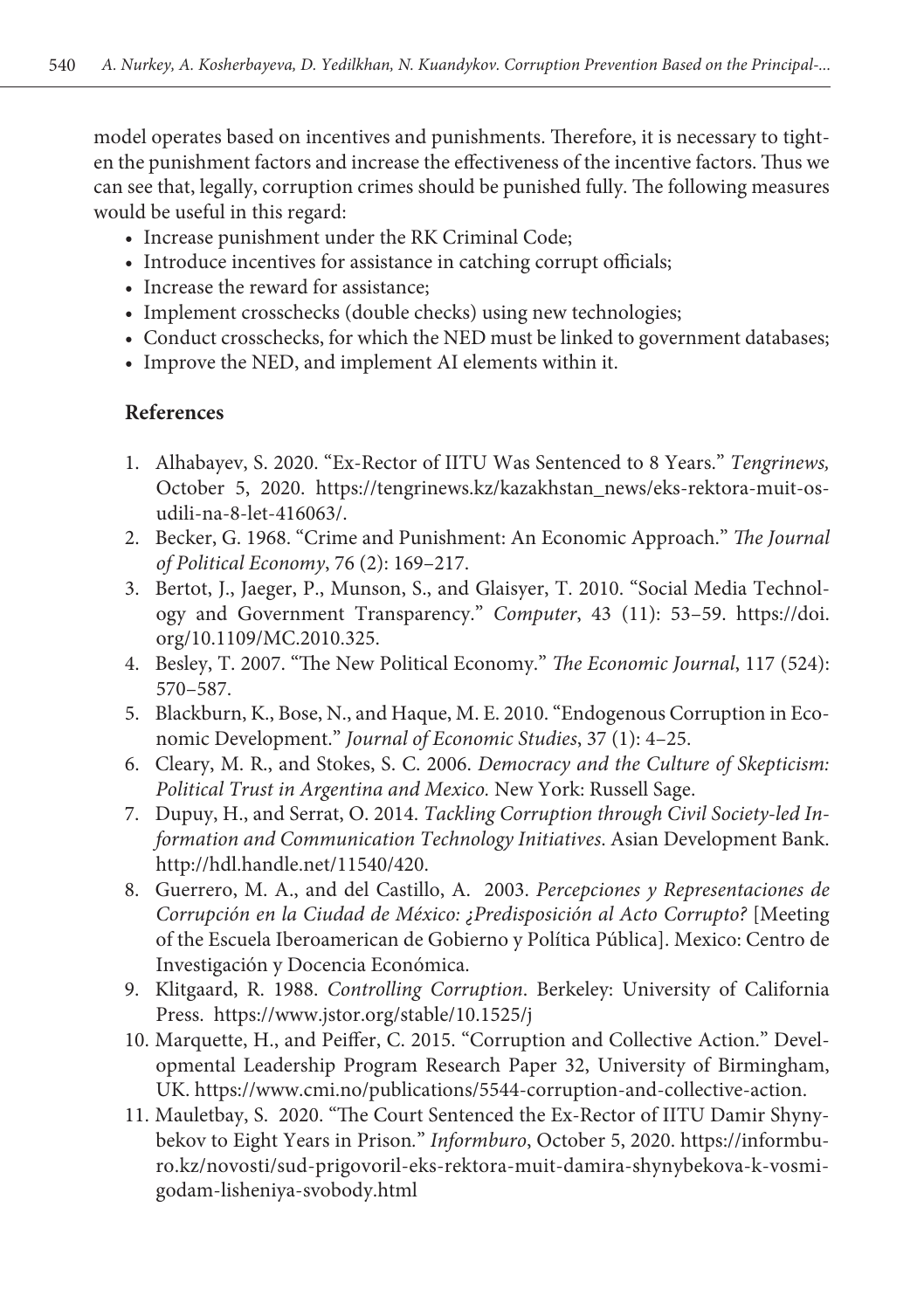- 12. Miller, A., and Listhaug, O. "Political Performance and Institutional Trust." In *Critical Citizens: Global Support for Democratic Governance*, edited by Pippa Norris, 204–216. Oxford: Oxford University Press.
- 13. Pharr, S., and Putnam, R., eds. 2000. *Disaffected Democracies: What's Troubling the Trilateral Democracies?* Princeton, NJ: Princeton University Press.
- 14. Rose-Ackerman, S. 1978. *Corruption: A Study in Political Economy*. New York: Academic Press. [https://doi.org/10.1016/C2009-0-22067-8.](https://doi.org/10.1016/C2009-0-22067-8)
- 15. Ugur, M., and Dasgupta, N. 2011. "Corruption and Economic Growth: A Meta-Analysis of the Evidence on Low Income Countries and Beyond." MPRA Paper No. 31226. https://mpra.ub.uni-muenchen.de/31226/
- 16. Government Services and Information Online. n.d. Contacts of higher educational institutions of the Republic of Kazakhstan. Last updated October 22, 2021. https://egov.kz/cms/ru/articles/2Fvusi\_rk
- 17. The Resolution of the Government of the Republic of Kazakhstan "On Approval of the Rules for the Appointment, Payment and Size of State Scholarships to Students in Educational Institutions," dated February 7, 2008, No. 116. *Adilet*. [http://](http://adilet.zan.kz/rus/docs/P080000116_) [adilet.zan.kz/rus/docs/P080000116\\_](http://adilet.zan.kz/rus/docs/P080000116_)

Aisulu Nurkey, Aigul Kosherbayeva, Didar Edilkhan, Nurzhan Kuandykov

## **Korupcijos prevencija, pagrįsta agento-pagrindinio vykdytojo metodu ir žaidimų teorija naudojant IRT: Kazachstano atvejo analizė**

### Anotacija

*Šiame straipsnyje bandoma moderuoti agento-pagrindinio vykdytojo teoriją pagal Rose-Akkerman modelį, siekiama jį realizuoti šiuolaikinėmis sąlygomis. Siekiant pagrįsti modelio aktualumą, pasitelktas realus atvejis, susijęs su studentų pašalpomis Kazachstano universitetuose. Byloje parodomi tiek vykdytojo, tiek užsakovo interesai, papildomai atsižvelgiama į žaidimų teoriją siekiant išsiaiškinti, ar naudinga kiekvienai pusei duoti kyšį ir kokius veiksnius galima keisti, kad ši rizika būtų kuo mažesnė. Tyrimu atskleidžiama, kaip IRT (informacinių ryšių technologijų) priemonių taikymas veikia sukčiavimą ir kaip daugėja su šiuo nusikaltimu susijusių bausmių. Pateikiami pasiūlymai ir išvados yra diskusinio pobūdžio.*